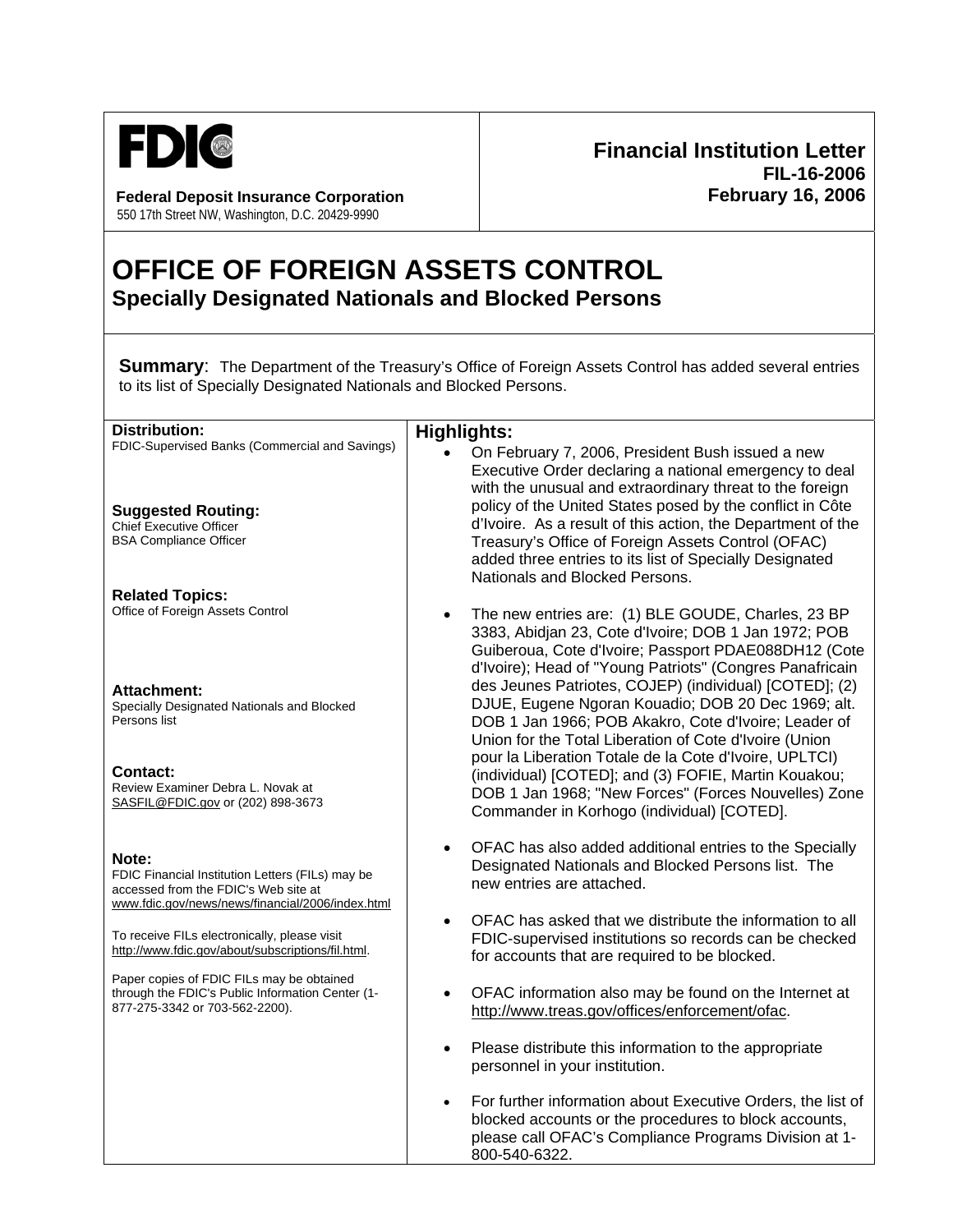In addition, the following [SDGT] entries have been added to OFAC's SDN list:

ABDRABBA, Ghoma (a.k.a. ABD'RABBAH, Ghuma; a.k.a. ABDURABBA, Ghunia; a.k.a. "ABD'RABBAH"; a.k.a. "ABU JAMIL"), Birmingham, United Kingdom; DOB 2 Sep 1957; POB Benghazi, Libya; nationality United Kingdom (individual) [SDGT]

ABD'RABBAH (a.k.a. ABDRABBA, Ghoma; a.k.a. ABD'RABBAH, Ghuma; a.k.a. ABDURABBA, Ghunia; a.k.a. "ABU JAMIL"), Birmingham, United Kingdom; DOB 2 Sep 1957; POB Benghazi, Libya; nationality United Kingdom (individual) [SDGT]

ABD'RABBAH, Ghuma (a.k.a. ABDRABBA, Ghoma; a.k.a. ABDURABBA, Ghunia; a.k.a. "ABD'RABBAH"; a.k.a. "ABU JAMIL"), Birmingham, United Kingdom; DOB 2 Sep 1957; POB Benghazi, Libya; nationality United Kingdom (individual) [SDGT]

ABDURABBA, Ghunia (a.k.a. ABDRABBA, Ghoma; a.k.a. ABD'RABBAH, Ghuma; a.k.a. "ABD'RABBAH"; a.k.a. "ABU JAMIL"), Birmingham, United Kingdom; DOB 2 Sep 1957; POB Benghazi, Libya; nationality United Kingdom (individual) [SDGT]

ABU ABD AL-RAHMAN (a.k.a. ALBASHIR, Mohammed; a.k.a. AL-BASHIR, Muhammad; a.k.a. AL-FAQI, Bashir Mohammed Ibrahim; a.k.a. AL-FAQIH, Abd al-Rahman; a.k.a. AL-KHATAB, Abd Al Rahman; a.k.a. ISMAIL, Mohammed; a.k.a. MOHAMMED, Al-Basher; a.k.a. "ABU KHALID"; a.k.a. "ABU MOHAMMED"; a.k.a. "MAHMUD"; a.k.a. "MUSTAFA"), Birmingham, United Kingdom; DOB 15 Dec 1959; POB Libya (individual) [SDGT]

ABU AL QASSAM (a.k.a. BEN HAMMEDI, Mohammed; a.k.a. BENHAMMEDI, Mohammed; a.k.a. BIN HAMMIDI, Muhammad Muhammad; a.k.a. HANNADI, Mohamed; a.k.a. "ABU HAJIR"; a.k.a. "ABU HAJIR AL LIBI"; a.k.a. "HAMMEDI, Ben"; a.k.a. "PANHAMMEDI"), Midlands, United Kingdom; DOB 22 Sep 1966; POB Libya; citizen Libya (individual) [SDGT]

ABU HAJIR (a.k.a. BEN HAMMEDI, Mohammed; a.k.a. BENHAMMEDI, Mohammed; a.k.a. BIN HAMMIDI, Muhammad Muhammad; a.k.a. HANNADI, Mohamed; a.k.a. "ABU AL QASSAM"; a.k.a. "ABU HAJIR AL LIBI"; a.k.a. "HAMMEDI, Ben"; a.k.a. "PANHAMMEDI"), Midlands, United Kingdom; DOB 22 Sep 1966; POB Libya; citizen Libya (individual) [SDGT]

ABU HAJIR AL LIBI (a.k.a. BEN HAMMEDI, Mohammed; a.k.a. BENHAMMEDI, Mohammed; a.k.a. BIN HAMMIDI, Muhammad Muhammad; a.k.a. HANNADI, Mohamed; a.k.a. "ABU AL QASSAM"; a.k.a. "ABU HAJIR"; a.k.a. "HAMMEDI, Ben"; a.k.a. "PANHAMMEDI"), Midlands, United Kingdom; DOB 22 Sep 1966; POB Libya; citizen Libya (individual) [SDGT]

ABU JAMIL (a.k.a. ABDRABBA, Ghoma; a.k.a. ABD'RABBAH, Ghuma; a.k.a. ABDURABBA, Ghunia; a.k.a. "ABD'RABBAH"), Birmingham, United Kingdom; DOB 2 Sep 1957; POB Benghazi, Libya; nationality United Kingdom (individual) [SDGT]

ABU KHALID (a.k.a. ALBASHIR, Mohammed; a.k.a. AL-BASHIR, Muhammad; a.k.a. AL-FAQI, Bashir Mohammed Ibrahim; a.k.a. AL-FAQIH, Abd al- Rahman; a.k.a. AL-KHATAB, Abd Al Rahman; a.k.a. ISMAIL, Mohammed; a.k.a. MOHAMMED, Al-Basher; a.k.a. "ABU ABD AL-RAHMAN"; a.k.a. "ABU MOHAMMED"; a.k.a. "MAHMUD"; a.k.a. "MUSTAFA"), Birmingham, United Kingdom; DOB 15 Dec 1959; POB Libya (individual) [SDGT]

ABU KHAWLA (a.k.a. KHALED, Abdulbaqi Mohammed; a.k.a. KHALED, Abul Baki; a.k.a. KHALED, Abul Baki Mohammed; a.k.a. MOHAMMED, Abd' al- Baki), Birmingham, United Kingdom; DOB 18 Aug 1957; POB Tripoli, Libya; citizen United Kingdom (individual) [SDGT]

ABU MOHAMMED (a.k.a. ALBASHIR, Mohammed; a.k.a. AL-BASHIR, Muhammad; a.k.a. AL-FAQI, Bashir Mohammed Ibrahim; a.k.a. AL-FAQIH, Abd al- Rahman; a.k.a. AL-KHATAB, Abd Al Rahman; a.k.a. ISMAIL, Mohammed; a.k.a. MOHAMMED, Al-Basher; a.k.a. "ABU ABD AL-RAHMAN"; a.k.a. "ABU KHALID"; a.k.a.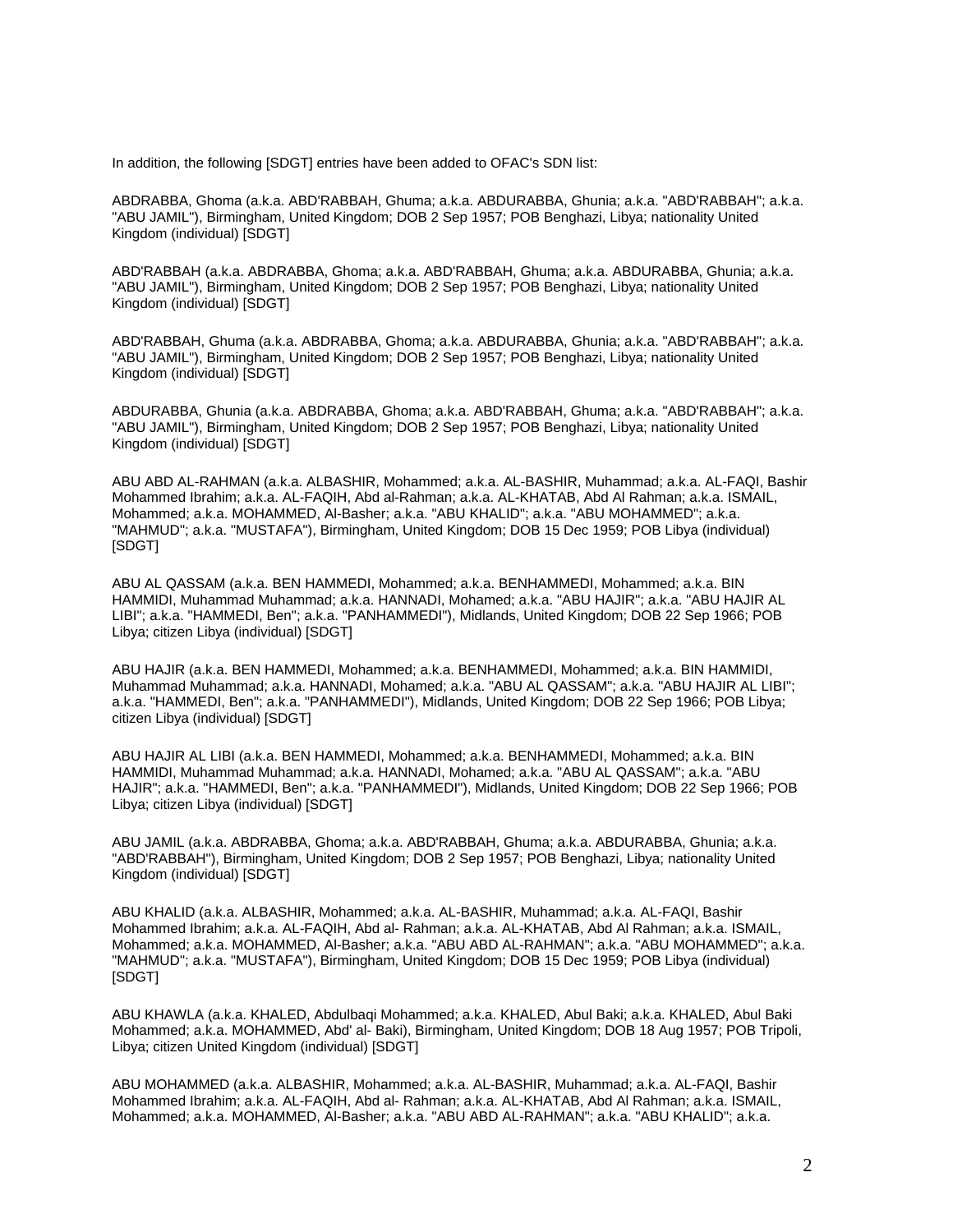"MAHMUD"; a.k.a. "MUSTAFA"), Birmingham, United Kingdom; DOB 15 Dec 1959; POB Libya (individual) [SDGT]

ABU RIDA (a.k.a. NASOOF, Tahar; a.k.a. NASUF, Taher; a.k.a. NASUF, Tahir; a.k.a. NASUF, Tahir Mustafa; a.k.a. "ABU SALIMA EL LIBI"; a.k.a. "AL-QA'QA"), Manchester, United Kingdom; DOB 4 Nov 1961; alt. DOB 11 Apr 1961; POB Tripoli, Libya (individual) [SDGT]

ABU SALIMA EL LIBI (a.k.a. NASOOF, Tahar; a.k.a. NASUF, Taher; a.k.a. NASUF, Tahir; a.k.a. NASUF, Tahir Mustafa; a.k.a. "ABU RIDA"; a.k.a. "AL-QA'QA"), Manchester, United Kingdom; DOB 4 Nov 1961; alt. DOB 11 Apr 1961; POB Tripoli, Libya (individual) [SDGT]

ALBASHIR, Mohammed (a.k.a. AL-BASHIR, Muhammad; a.k.a. AL-FAQI, Bashir Mohammed Ibrahim; a.k.a. AL-FAQIH, Abd al-Rahman; a.k.a. AL- KHATAB, Abd Al Rahman; a.k.a. ISMAIL, Mohammed; a.k.a. MOHAMMED, Al-Basher; a.k.a. "ABU ABD AL-RAHMAN"; a.k.a. "ABU KHALID"; a.k.a. "ABU MOHAMMED"; a.k.a. "MAHMUD"; a.k.a. "MUSTAFA"), Birmingham, United Kingdom; DOB 15 Dec 1959; POB Libya (individual) [SDGT]

AL-BASHIR, Muhammad (a.k.a. ALBASHIR, Mohammed; a.k.a. AL-FAQI, Bashir Mohammed Ibrahim; a.k.a. AL-FAQIH, Abd al-Rahman; a.k.a. AL- KHATAB, Abd Al Rahman; a.k.a. ISMAIL, Mohammed; a.k.a. MOHAMMED, Al-Basher; a.k.a. "ABU ABD AL-RAHMAN"; a.k.a. "ABU KHALID"; a.k.a. "ABU MOHAMMED"; a.k.a. "MAHMUD"; a.k.a. "MUSTAFA"), Birmingham, United Kingdom; DOB 15 Dec 1959; POB Libya (individual) [SDGT]

AL-FAQI, Bashir Mohammed Ibrahim (a.k.a. ALBASHIR, Mohammed; a.k.a. AL-BASHIR, Muhammad; a.k.a. AL-FAQIH, Abd al-Rahman; a.k.a. AL- KHATAB, Abd Al Rahman; a.k.a. ISMAIL, Mohammed; a.k.a. MOHAMMED, Al-Basher; a.k.a. "ABU ABD AL-RAHMAN"; a.k.a. "ABU KHALID"; a.k.a. "ABU MOHAMMED"; a.k.a. "MAHMUD"; a.k.a. "MUSTAFA"), Birmingham, United Kingdom; DOB 15 Dec 1959; POB Libya (individual) [SDGT]

AL-FAQIH, Abd al-Rahman (a.k.a. ALBASHIR, Mohammed; a.k.a. AL- BASHIR, Muhammad; a.k.a. AL-FAQI, Bashir Mohammed Ibrahim; a.k.a. AL-KHATAB, Abd Al Rahman; a.k.a. ISMAIL, Mohammed; a.k.a. MOHAMMED, Al-Basher; a.k.a. "ABU ABD AL-RAHMAN"; a.k.a. "ABU KHALID"; a.k.a. "ABU MOHAMMED"; a.k.a. "MAHMUD"; a.k.a. "MUSTAFA"), Birmingham, United Kingdom; DOB 15 Dec 1959; POB Libya (individual) [SDGT]

AL-KHATAB, Abd Al Rahman (a.k.a. ALBASHIR, Mohammed; a.k.a. AL- BASHIR, Muhammad; a.k.a. AL-FAQI, Bashir Mohammed Ibrahim; a.k.a. AL-FAQIH, Abd al-Rahman; a.k.a. ISMAIL, Mohammed; a.k.a. MOHAMMED, Al-Basher; a.k.a. "ABU ABD AL-RAHMAN"; a.k.a. "ABU KHALID"; a.k.a. "ABU MOHAMMED"; a.k.a. "MAHMUD"; a.k.a. "MUSTAFA"), Birmingham, United Kingdom; DOB 15 Dec 1959; POB Libya (individual) [SDGT]

AL-QA'QA (a.k.a. NASOOF, Tahar; a.k.a. NASUF, Taher; a.k.a. NASUF, Tahir; a.k.a. NASUF, Tahir Mustafa; a.k.a. "ABU RIDA"; a.k.a. "ABU SALIMA EL LIBI"), Manchester, United Kingdom; DOB 4 Nov 1961; alt. DOB 11 Apr 1961; POB Tripoli, Libya (individual) [SDGT]

AL-RAHAMA RELIEF FOUNDATION LIMITED (a.k.a. SANABEL L'IL-IGATHA; a.k.a. SANABEL RELIEF AGENCY; a.k.a. SANABEL RELIEF AGENCY LIMITED; a.k.a. SARA; a.k.a. SRA), 98 Gresham Road, Middlesbrough, United Kingdom; 63 South Road, Sparkbrook, Birmingham B11 1EX, United Kingdom; 1011 Stockport Road, Levenshulme, Manchester M9 2TB, United Kingdom; P.O. Box 50, Manchester M19 2SP, United Kingdom; 54 Anson Road, London NW2 6AD, United Kingdom; Registered Charity No. 1083469 (United Kingdom); Registration ID 3713110 (United Kingdom); http://www.sanabel.org.uk (website); info@sanabel.org.uk (email). [SDGT]

BEN HAMMEDI, Mohammed (a.k.a. BENHAMMEDI, Mohammed; a.k.a. BIN HAMMIDI, Muhammad Muhammad; a.k.a. HANNADI, Mohamed; a.k.a. "ABU AL QASSAM"; a.k.a. "ABU HAJIR"; a.k.a. "ABU HAJIR AL LIBI"; a.k.a. "HAMMEDI, Ben"; a.k.a. "PANHAMMEDI"), Midlands, United Kingdom; DOB 22 Sep 1966; POB Libya; citizen Libya (individual) [SDGT]

BENHAMMEDI, Mohammed (a.k.a. BEN HAMMEDI, Mohammed; a.k.a. BIN HAMMIDI, Muhammad Muhammad; a.k.a. HANNADI, Mohamed; a.k.a. "ABU AL QASSAM"; a.k.a. "ABU HAJIR"; a.k.a. "ABU HAJIR AL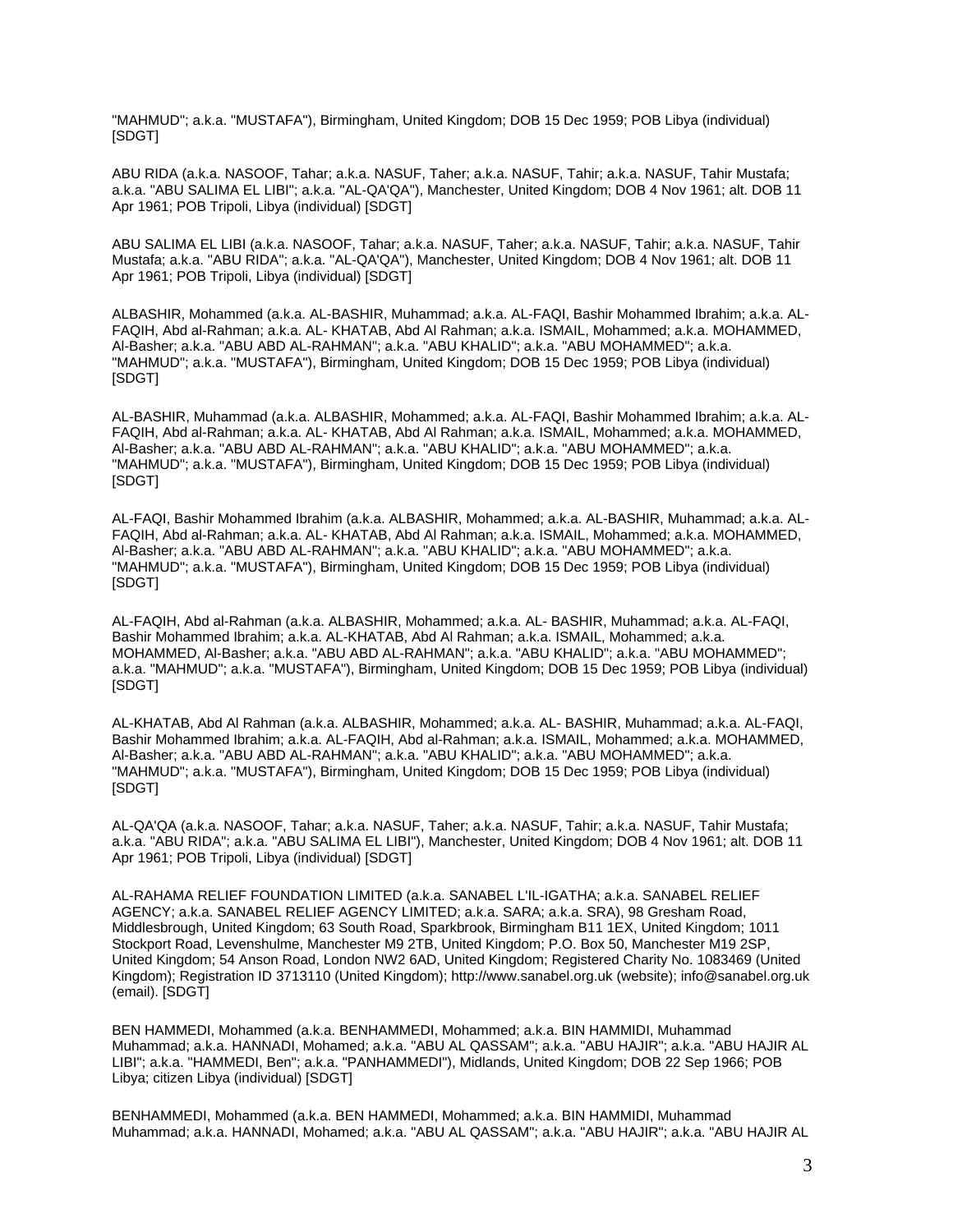LIBI"; a.k.a. "HAMMEDI, Ben"; a.k.a. "PANHAMMEDI"), Midlands, United Kingdom; DOB 22 Sep 1966; POB Libya; citizen Libya (individual) [SDGT]

BIN HAMMIDI, Muhammad Muhammad (a.k.a. BEN HAMMEDI, Mohammed; a.k.a. BENHAMMEDI, Mohammed; a.k.a. HANNADI, Mohamed; a.k.a. "ABU AL QASSAM"; a.k.a. "ABU HAJIR"; a.k.a. "ABU HAJIR AL LIBI"; a.k.a. "HAMMEDI, Ben"; a.k.a. "PANHAMMEDI"), Midlands, United Kingdom; DOB 22 Sep 1966; POB Libya; citizen Libya (individual) [SDGT]

HAMMEDI, Ben (a.k.a. BEN HAMMEDI, Mohammed; a.k.a. BENHAMMEDI, Mohammed; a.k.a. BIN HAMMIDI, Muhammad Muhammad; a.k.a. HANNADI, Mohamed; a.k.a. "ABU AL QASSAM"; a.k.a. "ABU HAJIR"; a.k.a. "ABU HAJIR AL LIBI"; a.k.a. "PANHAMMEDI"), Midlands, United Kingdom; DOB 22 Sep 1966; POB Libya; citizen Libya (individual) [SDGT]

HANNADI, Mohamed (a.k.a. BEN HAMMEDI, Mohammed; a.k.a. BENHAMMEDI, Mohammed; a.k.a. BIN HAMMIDI, Muhammad Muhammad; a.k.a. "ABU AL QASSAM"; a.k.a. "ABU HAJIR"; a.k.a. "ABU HAJIR AL LIBI"; a.k.a. "HAMMEDI, Ben"; a.k.a. "PANHAMMEDI"), Midlands, United Kingdom; DOB 22 Sep 1966; POB Libya; citizen Libya (individual) [SDGT]

ISMAIL, Mohammed (a.k.a. ALBASHIR, Mohammed; a.k.a. AL-BASHIR, Muhammad; a.k.a. AL-FAQI, Bashir Mohammed Ibrahim; a.k.a. AL-FAQIH, Abd al-Rahman; a.k.a. AL-KHATAB, Abd Al Rahman; a.k.a. MOHAMMED, Al-Basher; a.k.a. "ABU ABD AL-RAHMAN"; a.k.a. "ABU KHALID"; a.k.a. "ABU MOHAMMED"; a.k.a. "MAHMUD"; a.k.a. "MUSTAFA"), Birmingham, United Kingdom; DOB 15 Dec 1959; POB Libya (individual) [SDGT]

KHALED, Abdulbaqi Mohammed (a.k.a. KHALED, Abul Baki; a.k.a. KHALED, Abul Baki Mohammed; a.k.a. MOHAMMED, Abd' al-Baki; a.k.a. "ABU KHAWLA"), Birmingham, United Kingdom; DOB 18 Aug 1957; POB Tripoli, Libya; citizen United Kingdom (individual) [SDGT]

KHALED, Abul Baki (a.k.a. KHALED, Abdulbaqi Mohammed; a.k.a. KHALED, Abul Baki Mohammed; a.k.a. MOHAMMED, Abd' al-Baki; a.k.a. "ABU KHAWLA"), Birmingham, United Kingdom; DOB 18 Aug 1957; POB Tripoli, Libya; citizen United Kingdom (individual) [SDGT]

KHALED, Abul Baki Mohammed (a.k.a. KHALED, Abdulbaqi Mohammed; a.k.a. KHALED, Abul Baki; a.k.a. MOHAMMED, Abd' al-Baki; a.k.a. "ABU KHAWLA"), Birmingham, United Kingdom; DOB 18 Aug 1957; POB Tripoli, Libya; citizen United Kingdom (individual) [SDGT]

MAHMUD (a.k.a. ALBASHIR, Mohammed; a.k.a. AL-BASHIR, Muhammad; a.k.a. AL-FAQI, Bashir Mohammed Ibrahim; a.k.a. AL-FAQIH, Abd al- Rahman; a.k.a. AL-KHATAB, Abd Al Rahman; a.k.a. ISMAIL, Mohammed; a.k.a. MOHAMMED, Al-Basher; a.k.a. "ABU ABD AL-RAHMAN"; a.k.a. "ABU KHALID"; a.k.a. "ABU MOHAMMED"; a.k.a. "MUSTAFA"), Birmingham, United Kingdom; DOB 15 Dec 1959; POB Libya (individual) [SDGT]

MEADOWBROOK INVESTMENTS LIMITED, 44 Upper Belgrave Road, Clifton, Bristol BS8 2XN, United Kingdom; Registered Charity No. 05059698 (United Kingdom) [SDGT]

MOHAMMED, Abd' al-Baki (a.k.a. KHALED, Abdulbaqi Mohammed; a.k.a. KHALED, Abul Baki; a.k.a. KHALED, Abul Baki Mohammed; a.k.a. "ABU KHAWLA"), Birmingham, United Kingdom; DOB 18 Aug 1957; POB Tripoli, Libya; citizen United Kingdom (individual) [SDGT]

MOHAMMED, Al-Basher (a.k.a. ALBASHIR, Mohammed; a.k.a. AL-BASHIR, Muhammad; a.k.a. AL-FAQI, Bashir Mohammed Ibrahim; a.k.a. AL-FAQIH, Abd al-Rahman; a.k.a. AL-KHATAB, Abd Al Rahman; a.k.a. ISMAIL, Mohammed; a.k.a. "ABU ABD AL-RAHMAN"; a.k.a. "ABU KHALID"; a.k.a. "ABU MOHAMMED"; a.k.a. "MAHMUD"; a.k.a. "MUSTAFA"), Birmingham, United Kingdom; DOB 15 Dec 1959; POB Libya (individual) [SDGT]

MUSTAFA (a.k.a. ALBASHIR, Mohammed; a.k.a. AL-BASHIR, Muhammad; a.k.a. AL-FAQI, Bashir Mohammed Ibrahim; a.k.a. AL-FAQIH, Abd al- Rahman; a.k.a. AL-KHATAB, Abd Al Rahman; a.k.a. ISMAIL, Mohammed; a.k.a. MOHAMMED, Al-Basher; a.k.a. "ABU ABD AL-RAHMAN"; a.k.a. "ABU KHALID"; a.k.a. "ABU MOHAMMED"; a.k.a. "MAHMUD"), Birmingham, United Kingdom; DOB 15 Dec 1959; POB Libya (individual) [SDGT]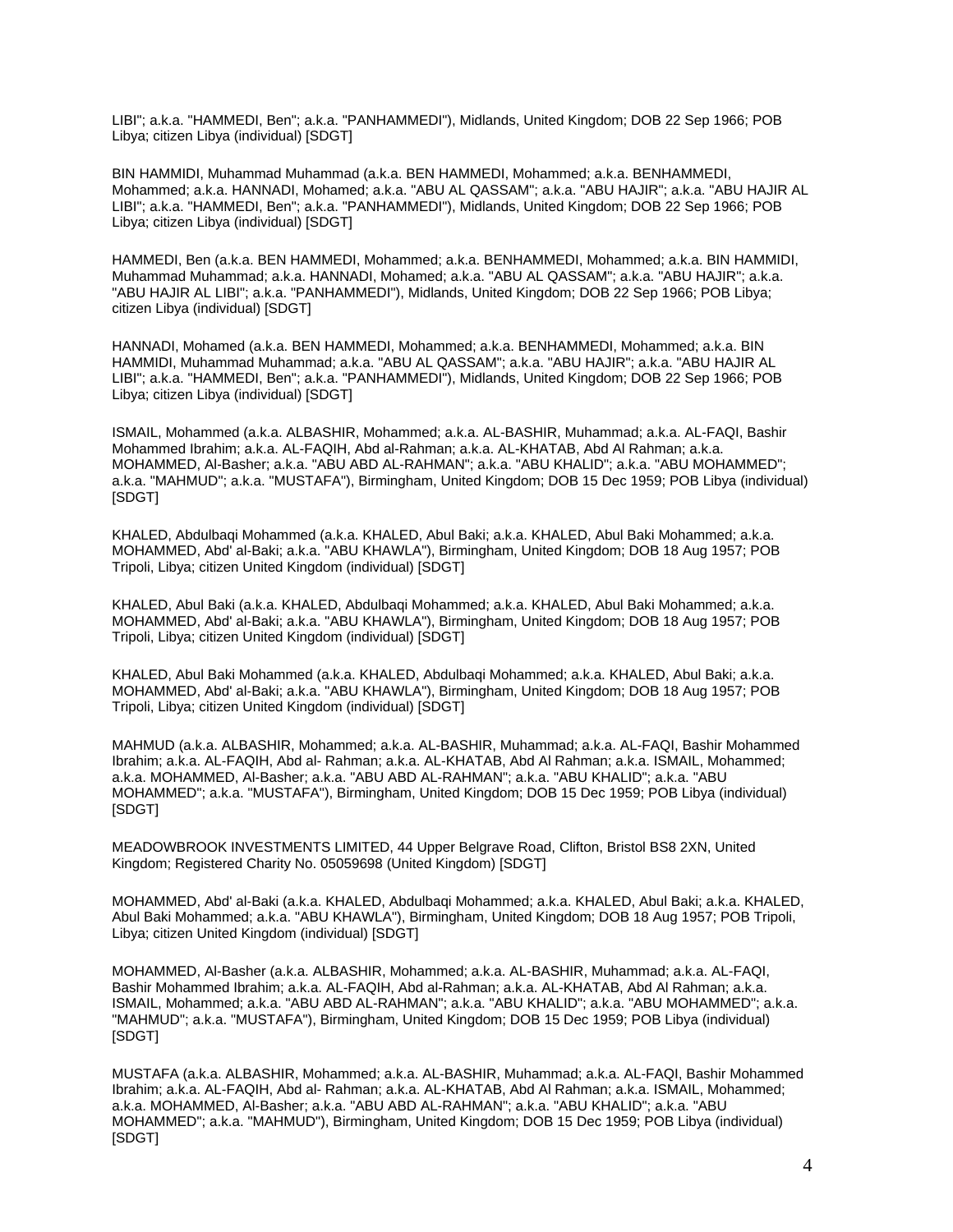NASOOF, Tahar (a.k.a. NASUF, Taher; a.k.a. NASUF, Tahir; a.k.a. NASUF, Tahir Mustafa; a.k.a. "ABU RIDA"; a.k.a. "ABU SALIMA EL LIBI"; a.k.a. "AL-QA'QA"), Manchester, United Kingdom; DOB 4 Nov 1961; alt. DOB 11 Apr 1961; POB Tripoli, Libya (individual) [SDGT]

NASUF, Taher (a.k.a. NASOOF, Tahar; a.k.a. NASUF, Tahir; a.k.a. NASUF, Tahir Mustafa; a.k.a. "ABU RIDA"; a.k.a. "ABU SALIMA EL LIBI"; a.k.a. "AL-QA'QA"), Manchester, United Kingdom; DOB 4 Nov 1961; alt. DOB 11 Apr 1961; POB Tripoli, Libya (individual) [SDGT]

NASUF, Tahir (a.k.a. NASOOF, Tahar; a.k.a. NASUF, Taher; a.k.a. NASUF, Tahir Mustafa; a.k.a. "ABU RIDA"; a.k.a. "ABU SALIMA EL LIBI"; a.k.a. "AL-QA'QA"), Manchester, United Kingdom; DOB 4 Nov 1961; alt. DOB 11 Apr 1961; POB Tripoli, Libya (individual) [SDGT]

NASUF, Tahir Mustafa (a.k.a. NASOOF, Tahar; a.k.a. NASUF, Taher; a.k.a. NASUF, Tahir; a.k.a. "ABU RIDA"; a.k.a. "ABU SALIMA EL LIBI"; a.k.a. "AL-QA'QA"), Manchester, United Kingdom; DOB 4 Nov 1961; alt. DOB 11 Apr 1961; POB Tripoli, Libya (individual) [SDGT]

OZLAM PROPERTIES LIMITED, 88 Smithdown Road, Liverpool L7 4JQ, United Kingdom; Registered Charity No. 05258730 [SDGT]

PANHAMMEDI (a.k.a. BEN HAMMEDI, Mohammed; a.k.a. BENHAMMEDI, Mohammed; a.k.a. BIN HAMMIDI, Muhammad Muhammad; a.k.a. HANNADI, Mohamed; a.k.a. "ABU AL QASSAM"; a.k.a. "ABU HAJIR"; a.k.a. "ABU HAJIR AL LIBI"; a.k.a. "HAMMEDI, Ben"), Midlands, United Kingdom; DOB 22 Sep 1966; POB Libya; citizen Libya (individual) [SDGT]

SANABEL L'IL-IGATHA (a.k.a. AL-RAHAMA RELIEF FOUNDATION LIMITED; a.k.a. SANABEL RELIEF AGENCY; a.k.a. SANABEL RELIEF AGENCY LIMITED; a.k.a. SARA; a.k.a. SRA), 98 Gresham Road, Middlesbrough, United Kingdom; 63 South Road, Sparkbrook, Birmingham B11 1EX, United Kingdom; 1011 Stockport Road, Levenshulme, Manchester M9 2TB, United Kingdom; P.O. Box 50, Manchester M19 2SP, United Kingdom; 54 Anson Road, London NW2 6AD, United Kingdom; Registered Charity No. 1083469 (United Kingdom); Registration ID 3713110 (United Kingdom); http://www.sanabel.org.uk (website); info@sanabel.org.uk (email). [SDGT]

SANABEL RELIEF AGENCY (a.k.a. AL-RAHAMA RELIEF FOUNDATION LIMITED; a.k.a. SANABEL L'IL-IGATHA; a.k.a. SANABEL RELIEF AGENCY LIMITED; a.k.a. SARA; a.k.a. SRA), 98 Gresham Road, Middlesbrough, United Kingdom; 63 South Road, Sparkbrook, Birmingham B11 1EX, United Kingdom; 1011 Stockport Road, Levenshulme, Manchester M9 2TB, United Kingdom; P.O. Box 50, Manchester M19 2SP, United Kingdom; 54 Anson Road, London NW2 6AD, United Kingdom; Registered Charity No. 1083469 (United Kingdom); Registration ID 3713110 (United Kingdom); http://www.sanabel.org.uk (website); info@sanabel.org.uk (email). [SDGT]

SANABEL RELIEF AGENCY LIMITED (a.k.a. AL-RAHAMA RELIEF FOUNDATION LIMITED; a.k.a. SANABEL L'IL-IGATHA; a.k.a. SANABEL RELIEF AGENCY; a.k.a. SARA; a.k.a. SRA), 98 Gresham Road, Middlesbrough, United Kingdom; 63 South Road, Sparkbrook, Birmingham B11 1EX, United Kingdom; 1011 Stockport Road, Levenshulme, Manchester M9 2TB, United Kingdom; P.O. Box 50, Manchester M19 2SP, United Kingdom; 54 Anson Road, London NW2 6AD, United Kingdom; Registered Charity No. 1083469 (United Kingdom); Registration ID 3713110 (United Kingdom); http://www.sanabel.org.uk (website); info@sanabel.org.uk (email). [SDGT]

SARA (a.k.a. AL-RAHAMA RELIEF FOUNDATION LIMITED; a.k.a. SANABEL L'IL-IGATHA; a.k.a. SANABEL RELIEF AGENCY; a.k.a. SANABEL RELIEF AGENCY LIMITED; a.k.a. SRA), 98 Gresham Road, Middlesbrough, United Kingdom; 63 South Road, Sparkbrook, Birmingham B11 1EX, United Kingdom; 1011 Stockport Road, Levenshulme, Manchester M9 2TB, United Kingdom; P.O. Box 50, Manchester M19 2SP, United Kingdom; 54 Anson Road, London NW2 6AD, United Kingdom; Registered Charity No. 1083469 (United Kingdom); Registration ID 3713110 (United Kingdom); http://www.sanabel.org.uk (website); info@sanabel.org.uk (email). [SDGT]

SARA PROPERTIES (a.k.a. SARA PROPERTIES LIMITED), 104 Smithdown Road, Liverpool, Merseyside L7 4JQ, United Kingdom; 2a Hartington Road, Liverpool L8 0SG, United Kingdom; Registered Charity No. 4636613 (United Kingdom); http://www.saraproperties.co.uk (website). [SDGT]